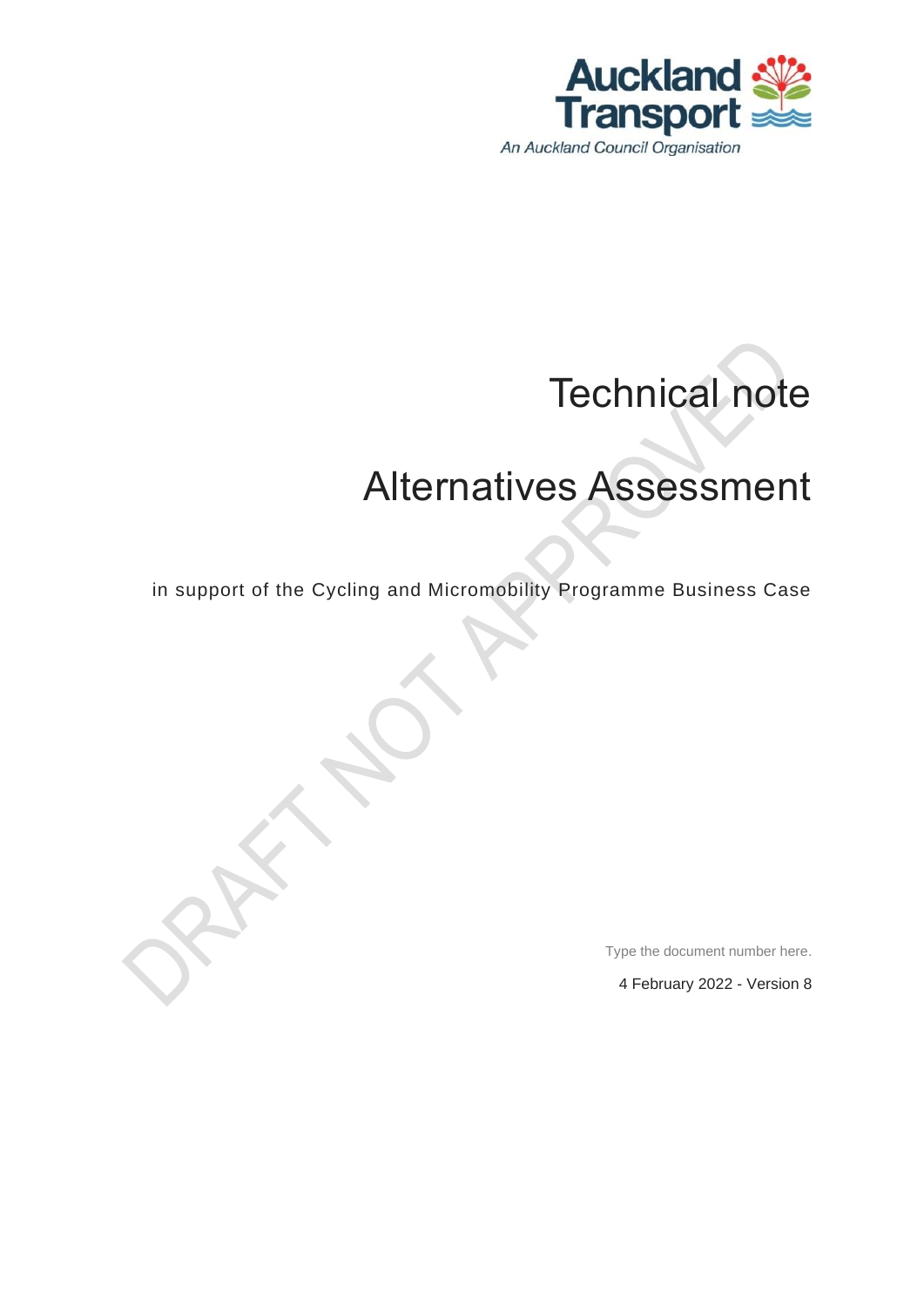### **Contents**

| 1              |              |
|----------------|--------------|
| $\overline{2}$ |              |
| 3              | $\mathbf{3}$ |
| 4              |              |
| 5              |              |
|                |              |
|                |              |

| <b>DOCUMENT NAME</b> | Alternatives Assessment Technical Note - Cycling and Micromobility Programme Business<br>Case | <b>VERSION</b>  | Version 0.18  |      |
|----------------------|-----------------------------------------------------------------------------------------------|-----------------|---------------|------|
| DOCUMENT No.         |                                                                                               |                 |               |      |
| PREPARED BY          |                                                                                               | <b>DATED</b>    | 5 August 2021 |      |
| FILE NAME/LOC        |                                                                                               | <b>FILE REF</b> | 30.0          |      |
|                      |                                                                                               |                 |               | Page |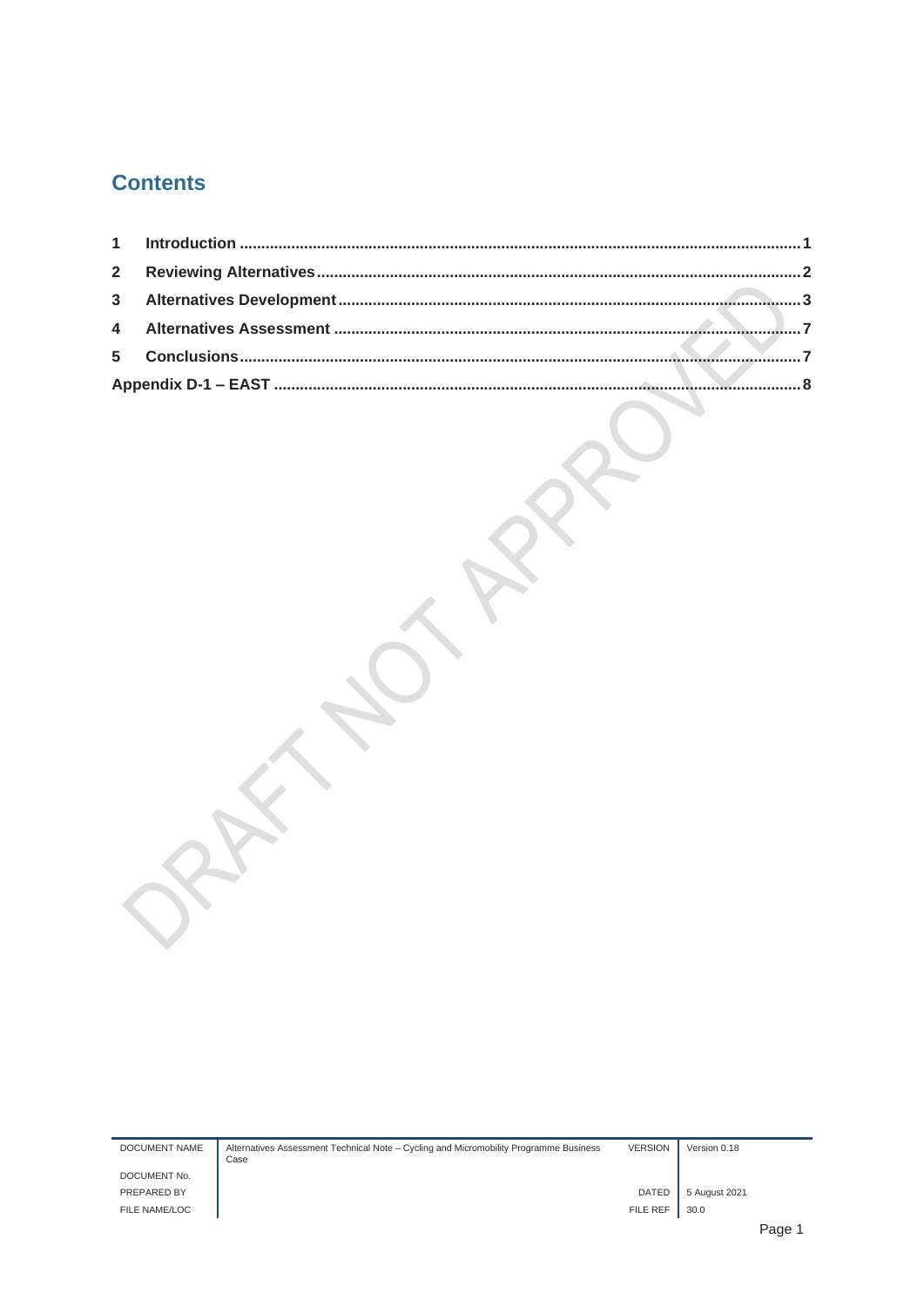### <span id="page-2-0"></span>**1 Introduction**

The purpose of this document is to provide a response to the question of:

*Is the 2017 Auckland Cycling Programme Business Case (2017 PBC) Alternatives Assessment still valid, or are there alternatives that have not been included or do the alternatives need to be reassessed?* 

This Technical Note summarises the Alternatives Assessment of the Cycling and Micromobility Programme Business Case (CAM-PBC). The CAM-PBC replaces the 2017 PBC. This Technical Note includes reasons for changes since the 2017 Alternatives Assessment.

All business cases require an assessment of alternatives. In this case the Alternatives include:

- Infrastructure (e.g. cycle network development).
- Customer growth initiatives (e.g. bike training, marketing).
- Policy recommendations (e.g. parking levy).

DOCUMENT NAME Alternatives Assessment Technical Note – Cycling and Micromobility Programme Business Case VERSION Version 0.18 DOCUMENT No. PREPARED BY POLICIAL COMPUTER SAUGHT AND THE SAUGHT AND SAUGHT AND SAUGHT AND SAUGHT AND SAUGHT AND SAUGHT AND SAUGHT AND SAUGHT AND SAUGHT AND SAUGHT AND SAUGHT AND SAUGHT AND SAUGHT AND SAUGHT AND SAUGHT AND SAUGHT AND S FILE NAME/LOC FILE REF  $\parallel$  30.0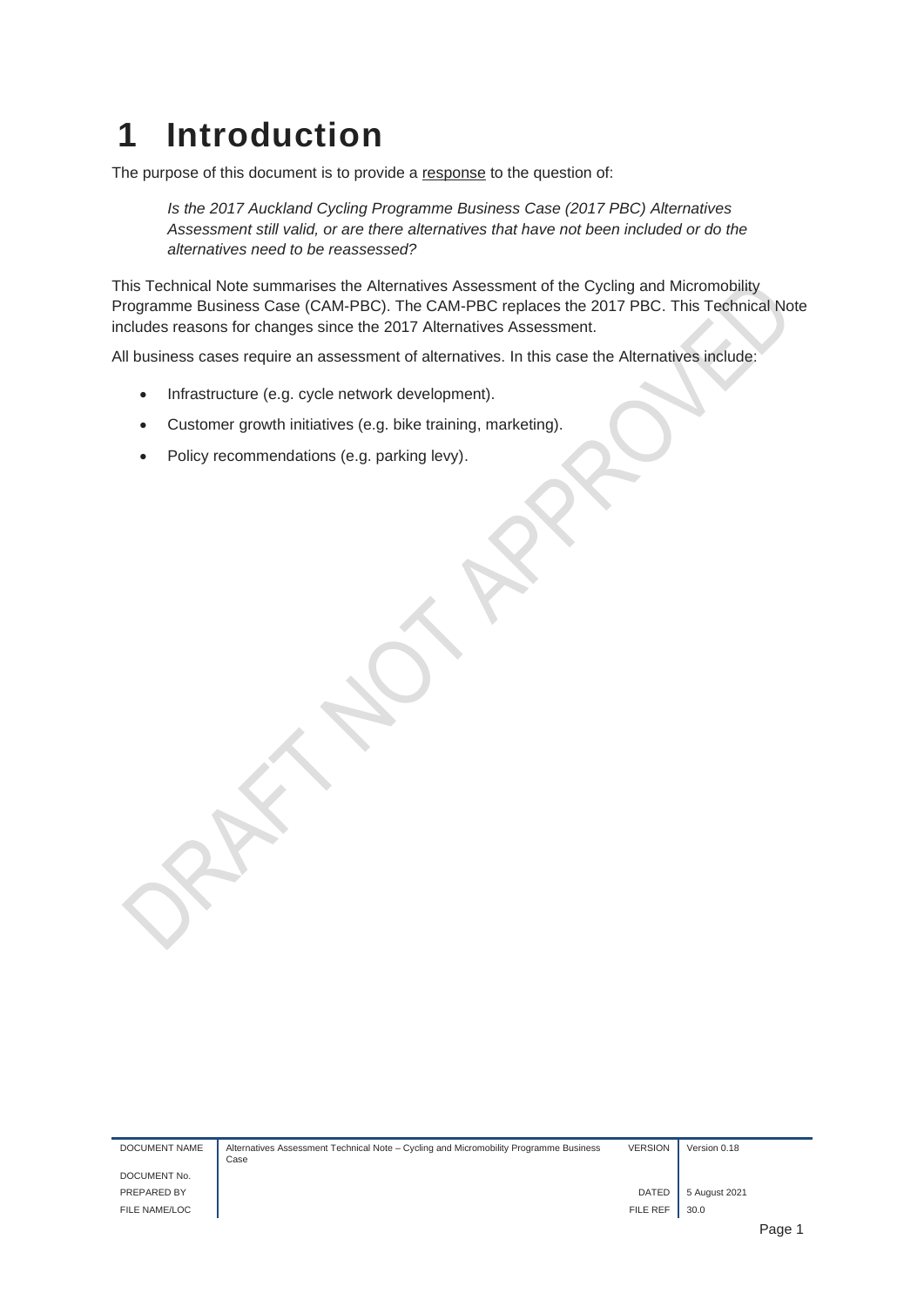### <span id="page-3-0"></span>**2 Reviewing Alternatives**

Since 2017, the following changes have taken place that necessitate the re-examination of the Alternatives Assessment:

- Investment objectives have changed (see Investment Logic Map Technical Note).
- Policy documents, such as the Government Policy Statement for Land Transport (GPS), have changed which have also affected the weighting of investment objectives and consideration of outcomes that need to be achieved.
	- o The 2017 GPS had focus on economic growth and productivity, road safety, and value for money. The 2021 GPS focusses on economic prosperity, inclusive access, healthy and safe people, environment sustainability, and resilience and security.
	- $\circ$  The need for the CAM-PBC to support wider outcomes, such as climate change outcomes within the Auckland Climate Plan, may increase the need for some alternatives to be considered.

Lessons learnt from the implementation of cycling infrastructure since 2017 and from cycling mode share holding steady, supports the need to include all measures and behaviour change tools in the toolbox in the CAM-PBC Alternatives Assessment including:

- all measures of the 2017 PBC, including those previously discounted from the 2017 PBC due to an inability of Auckland Transport (AT) and / or Waka Kotahi to fully control those measures / Alternatives; and
- introduce additional measures / Alternatives from current best practice, including those outside of AT's direct control (e.g. policy).

This is particularly necessary if the CAM-PBC is to meet its Investment Objectives as outlined in Table 1 below:

*Table 1: CAM-PBC Investment Objectives*

#### **Investment objectives**

IO 1: Contribute to reduction of deaths and serious injuries involving people using bikes and micromobility by 40% by 2031 (30%)

IO 2: Increase cycling and micromobility mode share by distance from 0.4% to 1.9%, contributing to the regional mode share aspiration of 7% by 2030 (30%)

IO 3: Increase the proportion of the population that can access key social opportunities within 15 minutes by safe cycling or micromobility to 40% by 2031 (30%)

IO 4: Increase the rate of delivery of safe cycling facilities on the Cycle and Micromobility Strategic Network by 15km per year by 2031 (10%)

| DOCUMENT NAME | Alternatives Assessment Technical Note – Cycling and Micromobility Programme Business<br>Case | <b>VERSION</b> | Version 0.18  |             |
|---------------|-----------------------------------------------------------------------------------------------|----------------|---------------|-------------|
| DOCUMENT No.  |                                                                                               |                |               |             |
| PREPARED BY   |                                                                                               | <b>DATED</b>   | 5 August 2021 |             |
| FILE NAME/LOC |                                                                                               | FILE REF       | 30.0          |             |
|               |                                                                                               |                |               | <b>Dec.</b> |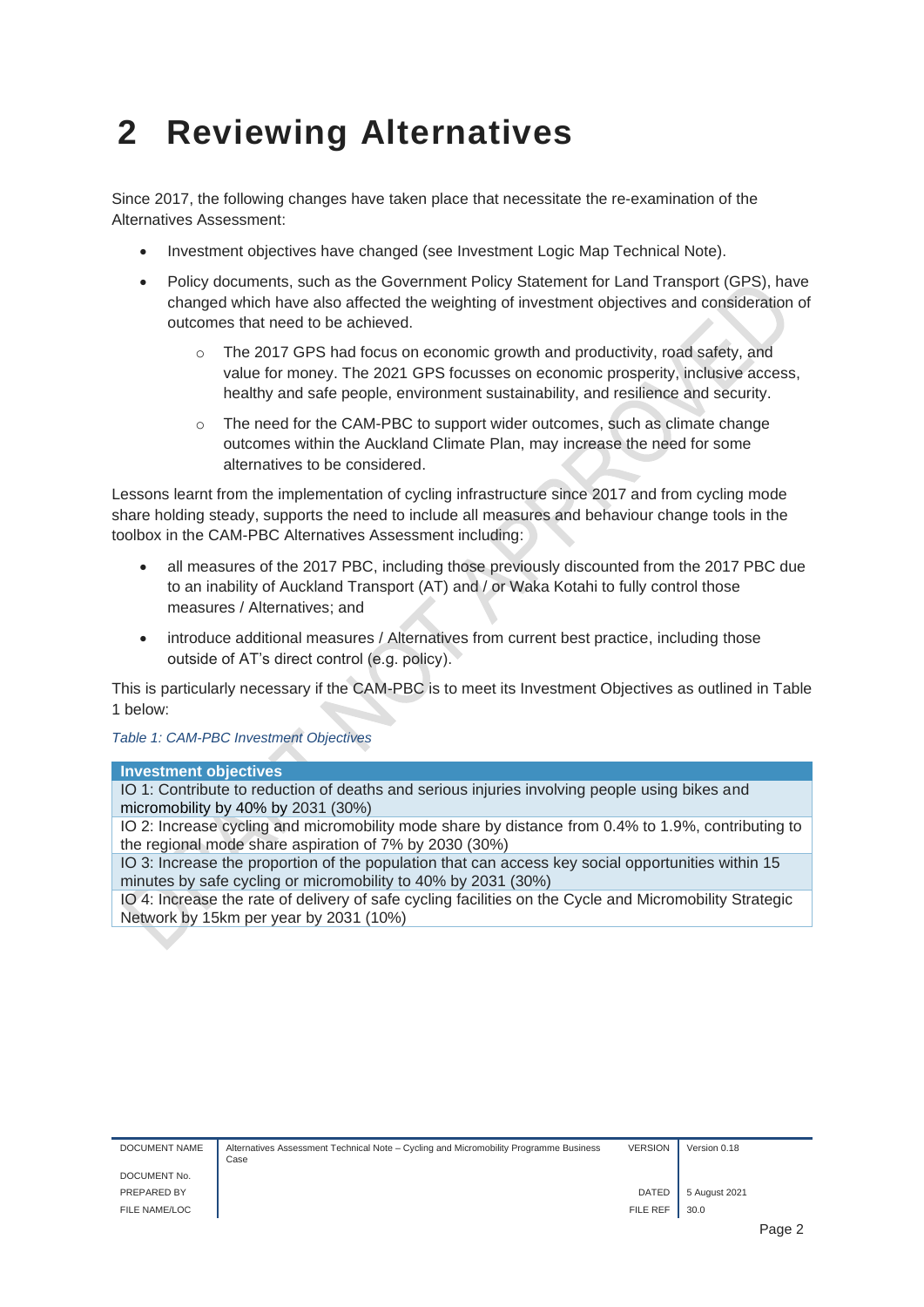### <span id="page-4-0"></span>**3 Alternatives Development**

[Table 2](#page-4-1) below summarises the full list of Alternatives that are considered to contribute to achieving the Investment Objectives of the CAM-PBC. New or amended Alternatives introduced through the CAM-PBC process are highlighted in green and labelled with a green flag.

#### <span id="page-4-1"></span>*Table 2: CAM-PBC Alternatives*

| #  | <b>Alternative</b>                                                     | <b>Description</b>                                                                                                                                                                                                    | <b>Primary</b>                                                |  |  |  |
|----|------------------------------------------------------------------------|-----------------------------------------------------------------------------------------------------------------------------------------------------------------------------------------------------------------------|---------------------------------------------------------------|--|--|--|
|    |                                                                        |                                                                                                                                                                                                                       | responsible                                                   |  |  |  |
|    | <b>Infrastructure</b>                                                  |                                                                                                                                                                                                                       |                                                               |  |  |  |
|    |                                                                        | Cycling investment in cycling lanes, shared paths, and associated bike facilities.                                                                                                                                    |                                                               |  |  |  |
| 1  | Cycle network<br>development                                           | Cycle paths, on-street cycle lanes, shared paths (e.g. Northern<br>Corridor cycling improvements, Henderson cycling SSBC priority<br>one routes, Connected Communities routes etc).                                   | AT, Waka Kotahi,<br>AC, Kāinga Ora,<br>property<br>developers |  |  |  |
| 2  | Traffic calming<br>and street<br>redesign                              | Low traffic neighbourhoods, low speed neighbourhoods.                                                                                                                                                                 | AT, AC, Kāinga<br>Ora, property<br>developers                 |  |  |  |
| 3  | Public cycle<br>parking                                                | Public cycle parking at key locations (secured with CCTV where<br>necessary).                                                                                                                                         | AT, Auckland<br>Council (AC)                                  |  |  |  |
| 4  | Public end-of-<br>trip facilities                                      | Public showers, changing rooms, lockers, workshops for<br>registered members.                                                                                                                                         | AT                                                            |  |  |  |
| 5  | Mobility hubs /<br>PT Hubs                                             | High quality inter-modal interchanges, includes bike hire near<br>interchanges and at neighbourhood PT interchanges (i.e.<br>enabling connections between cycling and other modes such as<br>shared mobility and PT). | AT                                                            |  |  |  |
| 6  | Minor<br>Improvements                                                  | Minor improvements on the existing network to improve safety<br>and enhance capacity.                                                                                                                                 | AT, AC                                                        |  |  |  |
| 7  | Implement more<br>bus lanes                                            | Likely on dual carriageway-arterial roads to support confident<br>cyclists                                                                                                                                            | AT, Waka Kotahi                                               |  |  |  |
|    | <b>Customer growth initiatives</b><br><b>Bike promotion programmes</b> |                                                                                                                                                                                                                       |                                                               |  |  |  |
| 8  | Bike (and<br>scooter) share                                            | Pay as you go bike and scooter share schemes.                                                                                                                                                                         | External parties,<br>AT, AC                                   |  |  |  |
| 9  | Bike loan                                                              | A bike loan scheme delivered through schools and community<br>bike hubs, and an e-bike loan scheme through businesses.                                                                                                | <b>AT</b>                                                     |  |  |  |
| 10 | Bikes on public<br>transport                                           | Bikes on buses, trains, and ferries.                                                                                                                                                                                  | AT                                                            |  |  |  |
| 11 | Events &<br>Activations                                                | Work in partnership with communities to deliver events and<br>activities that promote safe cycling and activate the existing<br>network.                                                                              | AT, AC                                                        |  |  |  |
| 12 | <b>Pit Stops</b>                                                       | Pop-up Pit Stop events to provide free bike safety checks, minor<br>maintenance work and to engage customers.                                                                                                         | AT                                                            |  |  |  |
| 13 | Community led<br><b>Initiatives</b>                                    | Support community groups with the design, delivery and/or<br>funding of their bike related activities.                                                                                                                | AT                                                            |  |  |  |
| 14 | <b>Bike Hubs</b>                                                       | Support the expansion of community bike hubs at key locations<br>across the region to divert bikes from landfill, carry out basic<br>repairs to make them safe and usable and distribute to local<br>communities.     | AT                                                            |  |  |  |

| DOCUMENT NAME | Alternatives Assessment Technical Note – Cycling and Micromobility Programme Business<br>Case | <b>VERSION</b> | Version 0.18  |
|---------------|-----------------------------------------------------------------------------------------------|----------------|---------------|
| DOCUMENT No.  |                                                                                               |                |               |
| PREPARED BY   |                                                                                               | <b>DATED</b>   | 5 August 2021 |
| FILE NAME/LOC |                                                                                               | FILE REF       | 30.0          |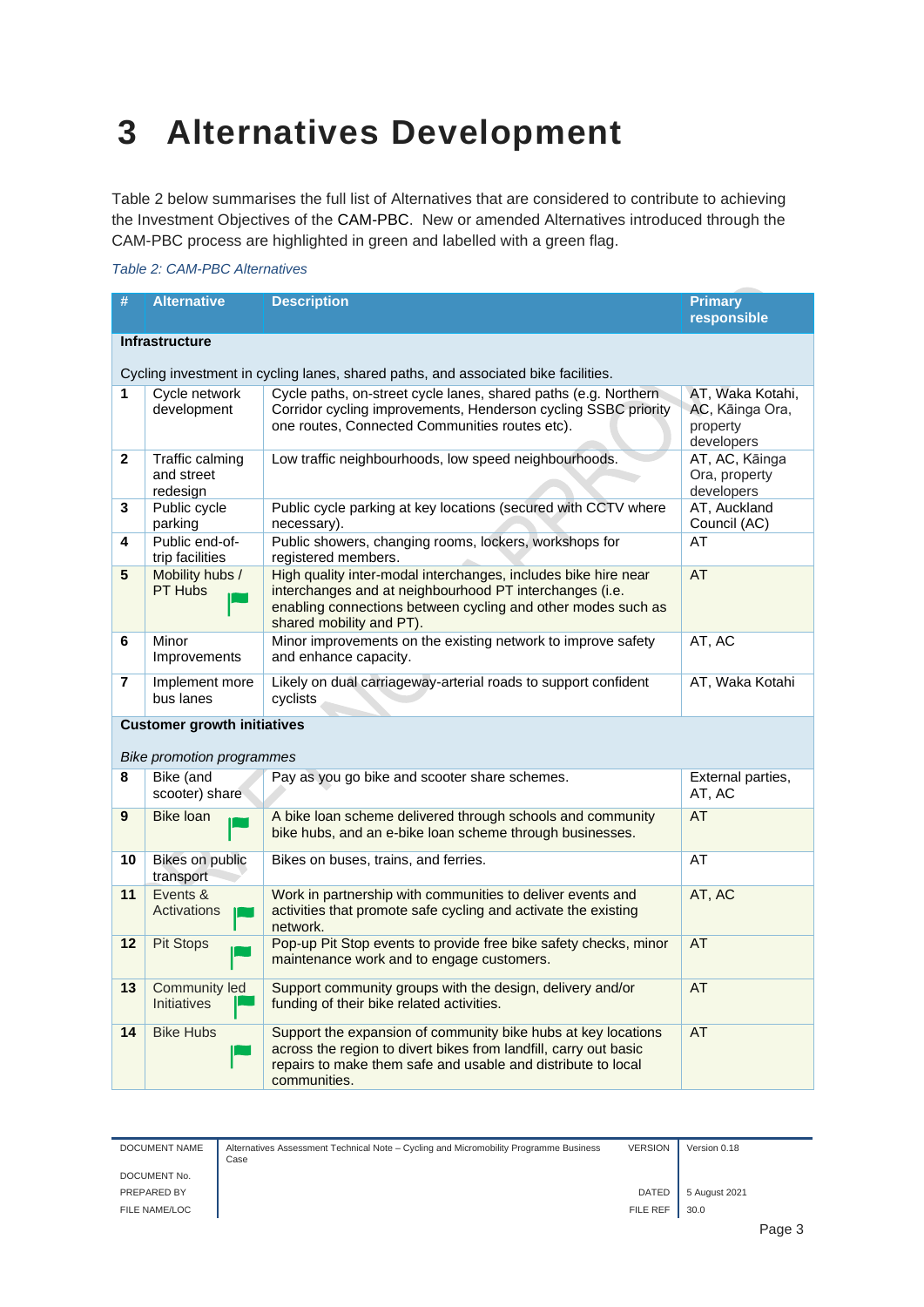| #  | <b>Alternative</b>                                 | <b>Description</b>                                                                                                                                                                                                                       | <b>Primary</b><br>responsible         |
|----|----------------------------------------------------|------------------------------------------------------------------------------------------------------------------------------------------------------------------------------------------------------------------------------------------|---------------------------------------|
| 15 | <b>Bike Burbs</b>                                  | In partnership with Bike Auckland provide capacity building<br>support to cycling focused community groups to empower and<br>grow.                                                                                                       | AT                                    |
| 16 | Aotearoa Bike<br>Challenge                         | A month-long annual festival of cycling taking place in February.<br>Individuals, groups and businesses compete to log rides.                                                                                                            | <b>AT</b>                             |
| 17 | <b>Community Bike</b><br>Fund                      | Administer a contestable grant fund for non-profit groups to<br>apply for community-based cycling events and activities.                                                                                                                 | <b>AT</b>                             |
| 18 | <b>Shared Path</b><br><b>User</b><br>Behaviours    | A behavioural science-based approach to understanding user<br>conflicts on the existing network and exploring non<br>infrastructure-based responses.                                                                                     | AT                                    |
| 19 | <b>AT Mobile</b>                                   | Ongoing development of the walking and cycling functions of AT<br>Mobile and Website journey planning tool.                                                                                                                              | <b>AT</b>                             |
| 20 | Skills Training in<br><b>Schools</b>               | Grade 1: Provide basic off-road skills training to 5-6 children in<br>schools. Grade 2: Provide basic on-road skills training to year 7-<br>10 children in schools.                                                                      | AT, Waka Kotahi                       |
| 21 | <b>Bikes</b> in<br><b>Schools</b>                  | Support the expansion of Waka Kotahi Bikes in Schools by<br>funding an Auckland coordinator.                                                                                                                                             | AT, Waka Kotahi                       |
| 22 | Community<br>based cycle<br>skills training        | Kids Learn to Ride drop-in events, adult Bike Skills, and basic<br>bike maintenance courses.                                                                                                                                             | <b>AT</b>                             |
| 23 | E-Scooter<br><b>Training Trial</b>                 | Basic learn to scoot training session trialled in 2020/21. Report<br>due August 2021.                                                                                                                                                    | AT, AC                                |
| 24 | <b>Business</b><br>engagement                      | Workplace Travel Surveys, Accessibility Audits, Workplace<br>Travel Plans. Personalised Journey Planning with cycling<br>focused incentives such as: bike loan, bike buddies, bike trains<br>on commuter routes and e-bike guided rides. | <b>AT</b>                             |
| 25 | School based<br>behaviour<br>change<br>Initiatives | Optional school travel plans, bike trains, bike ambassador<br>workshops and cycling and scooting promotions, events, and<br>activities.                                                                                                  | <b>AT</b>                             |
| 26 | <b>Bike repair</b><br>stands                       | Install maintain and promote bike repair stands at key locations<br>on the cycle network and at PT stations.                                                                                                                             | AT, AC and<br>external parties        |
| 27 | Bike-lash<br>mitigation                            | Diffuse the dangerous and aggressive behaviour towards people<br>on bikes, including threatening behaviour online, through a<br>proactive approach.                                                                                      | AT, AC, Police                        |
| 28 | Cycling<br>Resources for<br><b>Customers</b>       | Resources to enhance safe cycling such as reflective backpack<br>covers, emergency lights and hard copy maps.                                                                                                                            | <b>AT</b>                             |
| 29 | Cycle<br>monitoring                                | Cycle monitoring framework to capture more fit-for-purpose data<br>related to cycling and micromobility.                                                                                                                                 | AT                                    |
| 30 | Mapping                                            | Develop a comprehensive database and GIS layer of existing<br>cycling infrastructure and produce an easy to understand map<br>for the public.                                                                                            | AT, AC, Waka<br>Kotahi, Eke<br>Panuku |
| 31 | Wayfinding                                         | Develop and implement a cycling wayfinding strategy.                                                                                                                                                                                     | AT, AC, Waka<br>Kotahi, Eke<br>Panuku |
| 32 | Strategic<br>communications                        | Develop and implement a cycling comms strategy that<br>proactively conveys the vision for public space in Auckland and<br>sets the scene for how AT will talk about cycling.                                                             | AT, AC                                |
| 33 | Operational<br>communications                      | Day-to-day communications to support the vision, projects and<br>complimentary initiatives.                                                                                                                                              | AT, AC                                |
| 34 | Marketing and<br>promotion                         | Marketing campaigns to normalise cycling and encourage<br>uptake.                                                                                                                                                                        | AT                                    |

| DOCUMENT NAME  |
|----------------|
| DOCUMENT No.   |
| PREPARED BY    |
| FILE NAME/LOC. |

| DOCUMENT NAME | Alternatives Assessment Technical Note – Cycling and Micromobility Programme Business<br>Case | <b>VERSION</b>  | Version 0.18  |  |
|---------------|-----------------------------------------------------------------------------------------------|-----------------|---------------|--|
| DOCUMENT No.  |                                                                                               |                 |               |  |
| PREPARED BY   |                                                                                               | <b>DATED</b>    | 5 August 2021 |  |
| FILE NAME/LOC |                                                                                               | <b>FILE REF</b> | 30.0          |  |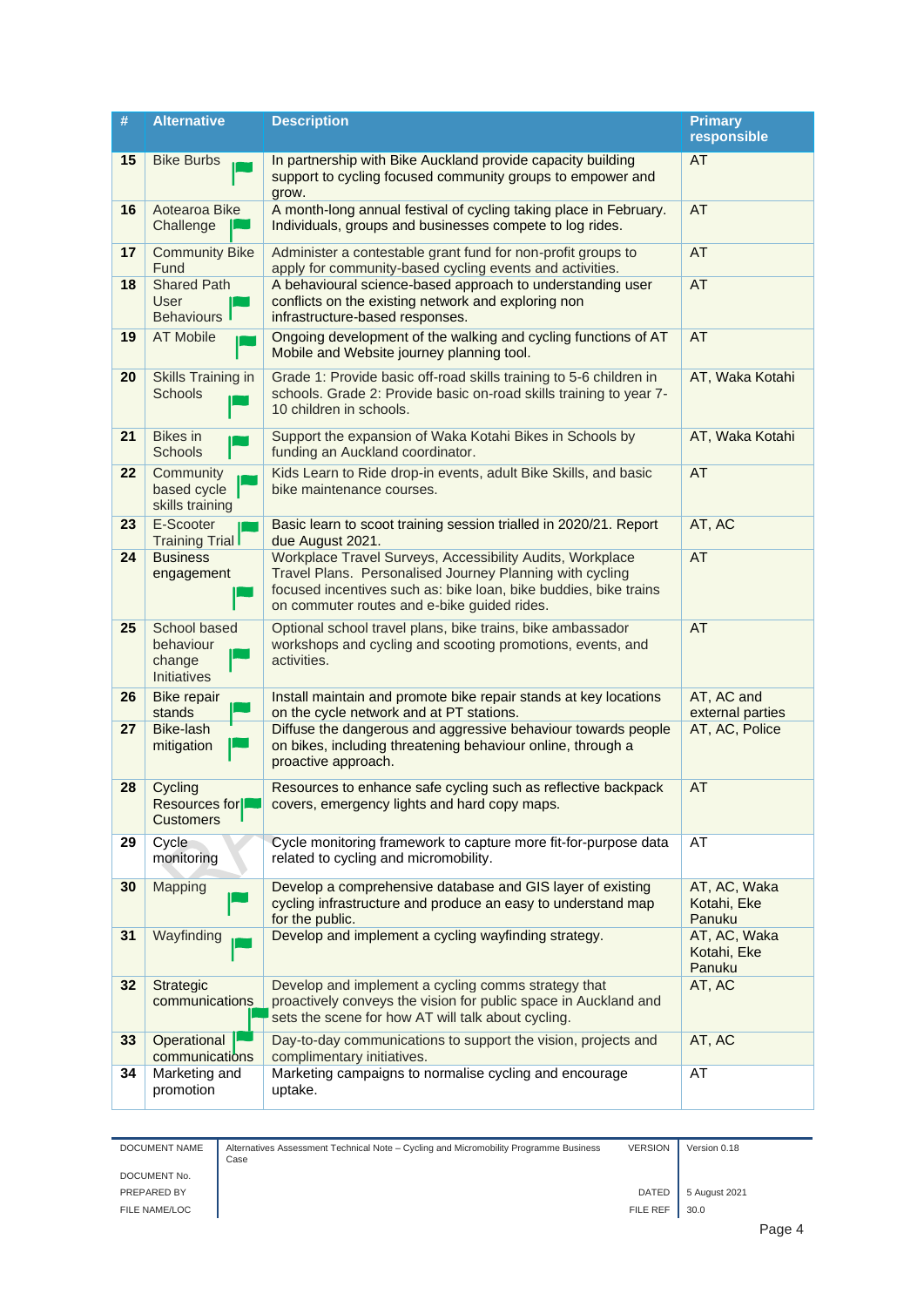| #  | <b>Alternative</b>                          | <b>Description</b>                                                                                                                                                                                                                                                                                                                                                        | <b>Primary</b><br>responsible                                              |
|----|---------------------------------------------|---------------------------------------------------------------------------------------------------------------------------------------------------------------------------------------------------------------------------------------------------------------------------------------------------------------------------------------------------------------------------|----------------------------------------------------------------------------|
|    | <b>Policy recommendations</b>               |                                                                                                                                                                                                                                                                                                                                                                           |                                                                            |
|    | Normalising biking                          |                                                                                                                                                                                                                                                                                                                                                                           |                                                                            |
| 35 | School traffic                              | Funding and policy targeting school trips with a full suite of<br>walking and cycling initiatives such as: a requirement for School<br>Travel Plan for trips to school and extra curriculum activities,<br>Bikes in Schools, cycle storage, bike training, facilities and<br>treatments outside the school gate.                                                          | Central<br>Government,<br>Ministry of<br>Education, Waka<br>Kotahi, AC, AT |
| 36 | Out of school<br>enrolments                 | Manage out of zone school enrolments more stringently to limit<br>unnecessary school traffic and to support sustainable local<br>school travel.                                                                                                                                                                                                                           | Ministry of<br>Education                                                   |
| 37 | RMA reform                                  | Require cycling provision in the Strategic Planning Act and<br>Natural and Built Environment Act.                                                                                                                                                                                                                                                                         | Central<br>Government                                                      |
| 38 | Cycle lane (and<br>footpath)<br>enforcement | Enforcement to keep facilities clear of obstruction (e.g. bins) not<br>to stop people from riding on footpaths.                                                                                                                                                                                                                                                           | AT, NZ Police                                                              |
| 39 | Public subsidies                            | Public subsidies for individuals and businesses to increase<br>cycling - similar to the UK Cycle scheme.                                                                                                                                                                                                                                                                  | Policy<br>recommendation                                                   |
| 40 | <b>Recreation and</b><br>tourism biking     | Support and promote because recreational riders are likely to<br>bike for other trips. Such as bike commuting.                                                                                                                                                                                                                                                            | Central<br>Government,<br>Ministry of<br>Tourism, Waka<br>Kotahi, AC, AT   |
|    | <b>Policy recommendations</b>               |                                                                                                                                                                                                                                                                                                                                                                           |                                                                            |
|    | <b>Bike safety</b>                          |                                                                                                                                                                                                                                                                                                                                                                           |                                                                            |
| 41 | Speed limit<br>reductions                   | Enable Road Controlling Authorities to reduce traffic speed limits<br>in a more efficient manner.                                                                                                                                                                                                                                                                         | Central<br>Government                                                      |
| 42 | Road rule<br>changes                        | Road rules changes recommended by Cycling Safety Panel (e.g.<br>automatic liability for hitting cyclists and allowing cyclists<br>contraflow down one-way roads).                                                                                                                                                                                                         | Central<br>Government,<br>Waka Kotahi                                      |
| 43 | Vehicle<br>regulations                      | Investigate changes to vehicle regulations recommended by<br>Cycling Safety Panel -mandatory truck side-under-run protection<br>and other vehicle safety features.                                                                                                                                                                                                        | Central<br>Government.<br>Waka Kotahi                                      |
| 44 | Covert safety<br>cameras                    | Implemented to improve safety for all users (especially for<br>people on bikes), reduce DSI and to direct all acquired funds to<br>safety projects.                                                                                                                                                                                                                       | Central<br>Government, NZ<br>Police, AT, Waka<br>Kotahi                    |
| 45 | Road speed<br>limit<br>enforcement          | Greater traffic speed enforcement to promote road safety.                                                                                                                                                                                                                                                                                                                 | <b>NZ Police</b>                                                           |
| 46 | Driver-cyclist<br>interaction<br>policing   | A wider reaching communication (wider than the AT lead<br>'Bikelash' programme).                                                                                                                                                                                                                                                                                          | AT, Waka Kotahi,<br><b>NZ Police</b>                                       |
|    | <b>Policy recommendations</b>               |                                                                                                                                                                                                                                                                                                                                                                           |                                                                            |
| 47 | Auckland                                    | Discourage car orientated travel, make space on the transport network, and promote sustainable transport.<br>More stringent: parking restrictions in areas of high public                                                                                                                                                                                                 | AC                                                                         |
|    | <b>Unitary Plan</b>                         | transport accessibility; a lower threshold for 'end of trip facilities'<br>in new developments; more detail in structure plans, plan<br>changes, and Council Area Plans requiring fine-grained<br>Transport Oriented Development initiatives; review Integrated<br>Transport Assessment guidelines to further support cycling<br>uptake, higher bar for all developments. |                                                                            |
|    | DOCUMENT NAME                               | Alternatives Assessment Technical Note - Cycling and Micromobility Programme Business<br><b>VERSION</b>                                                                                                                                                                                                                                                                   | Version 0.18                                                               |
|    | Case                                        |                                                                                                                                                                                                                                                                                                                                                                           |                                                                            |

DOCUMENT No.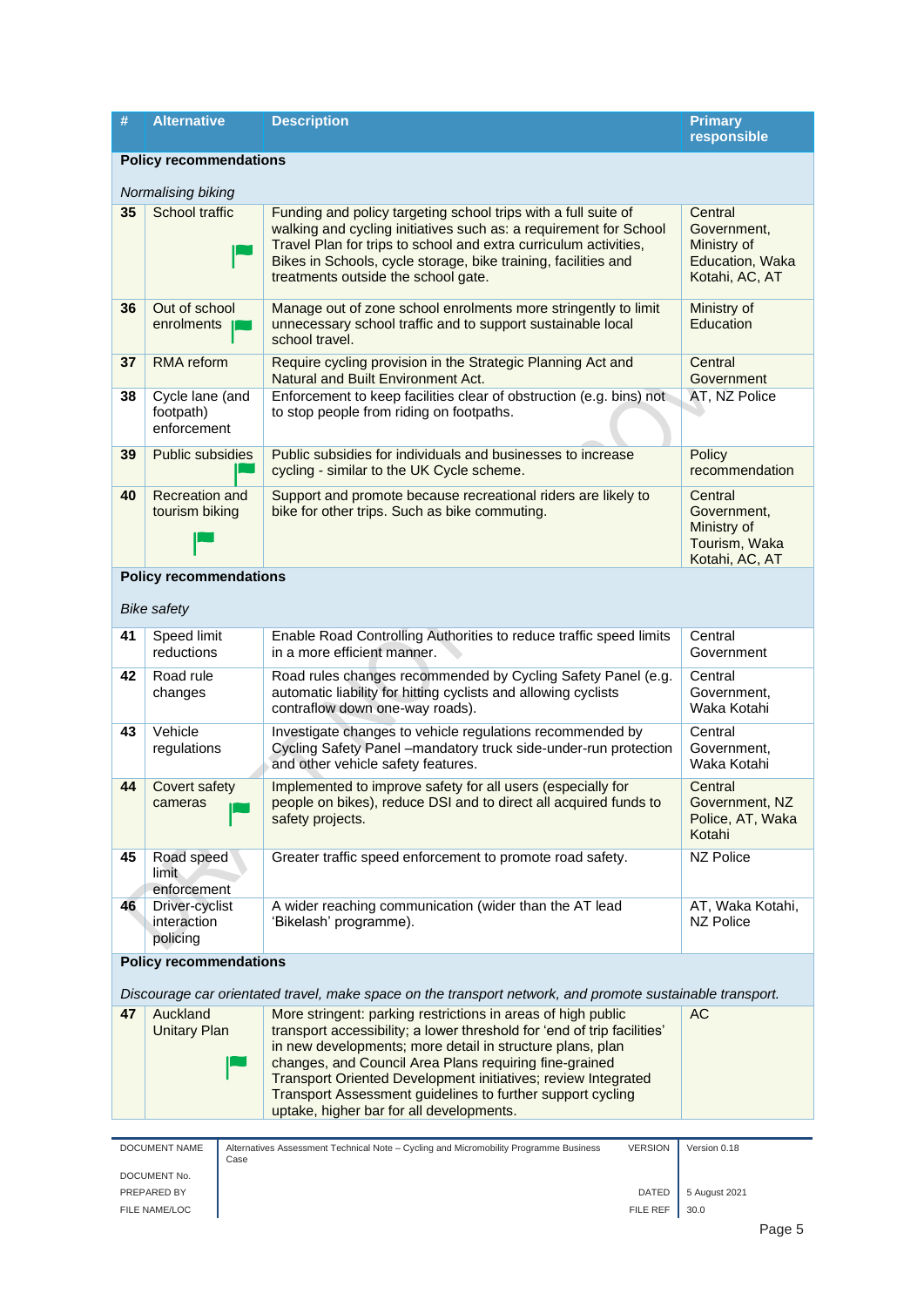| #  | <b>Alternative</b>                                    | <b>Description</b>                                                                                                                                                                                                                                                                               | <b>Primary</b><br>responsible                   |
|----|-------------------------------------------------------|--------------------------------------------------------------------------------------------------------------------------------------------------------------------------------------------------------------------------------------------------------------------------------------------------|-------------------------------------------------|
| 48 | Parking<br>management<br>(off and on-<br>street)      | Employ parking management tools including time limits and<br>priced parking to optimise parking utilisation.                                                                                                                                                                                     | AT                                              |
| 49 | Street and cycle<br>facility design<br>standards      | Design standards for street and cycle facility (e.g. AT Transport<br>Design Manual (TDM), Cycling Level of Service (LoS) tool,<br>Waka Kotahi cycle facility design standards/LoS tools etc.) to<br>ensure cycle facilities meet customers' needs.                                               | AT                                              |
| 50 | Consultation for<br>programme and<br>projects         | Apply an enhanced approach to public consultation that<br>incorporates the broader behaviour change programme i.e. Pre-<br>Priming, Priming, Activating and Embedding Change phases.                                                                                                             | AT                                              |
| 51 | Road pricing                                          | Congestion charging in areas with transport options.                                                                                                                                                                                                                                             | Central<br>Government                           |
| 52 | Parking pricing                                       | Increase the cost to park in areas with potential for high take up<br>of bike trips.                                                                                                                                                                                                             | AT, AC, Central<br>Govt                         |
| 53 | Prohibit new car<br>parking bays in<br>specific areas | Initially aimed at city and / or town centres where bike mode<br>share is high or promoted.                                                                                                                                                                                                      | Central<br>Government                           |
| 54 | Vehicle taxes                                         | Increase the cost of less sustainable vehicles and fund more<br>sustainable modes.                                                                                                                                                                                                               | Central<br>Government                           |
| 55 | Fuel taxes,<br>Road User<br>Charges                   | Increase the cost of less sustainable vehicles and fund more<br>sustainable modes.                                                                                                                                                                                                               | Central<br>Government                           |
| 56 | Tax reform                                            | Remove the ability for tax deductions in urban areas or in<br>Auckland for non-essential business vehicles and their running<br>and maintenance costs and ensure non-essential business<br>vehicles and all employee parking spaces are classified as a<br>fringe benefit and taxed accordingly. | Central<br>Government.<br><b>Inland Revenue</b> |
| 57 | <b>GST</b> exemption                                  | For bikes or increase for cars (i.e. two level GST system).                                                                                                                                                                                                                                      | Central<br>Government                           |

DOCUMENT NAME Alternatives Assessment Technical Note – Cycling and Micromobility Programme Business<br>Case Case VERSION Version 0.18 DOCUMENT No. PREPARED BY **DATED** 5 August 2021 FILE NAME/LOC **FILE REF** 30.0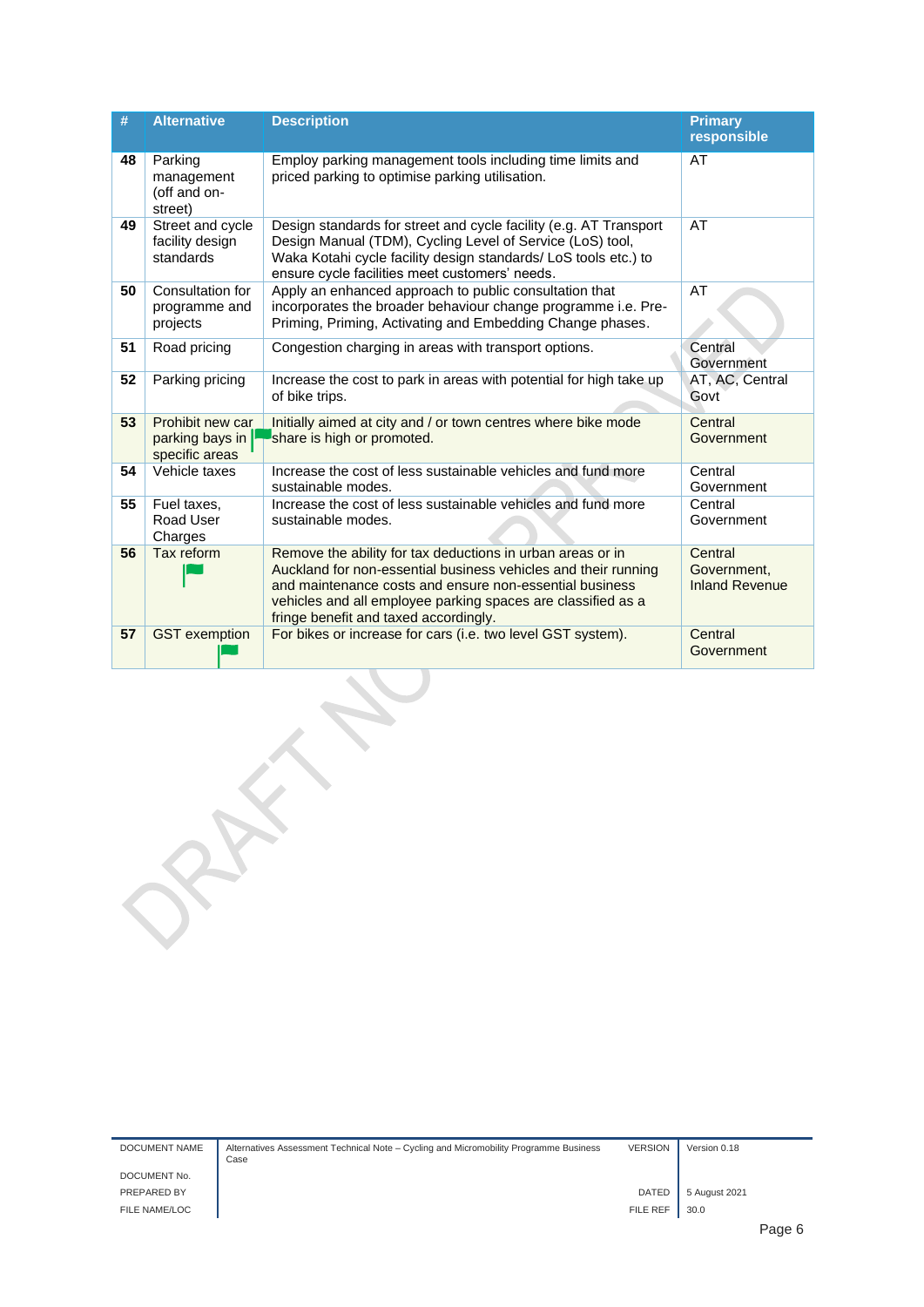### <span id="page-8-0"></span>**4 Alternatives Assessment**

The Alternatives Assessment was undertaken using the Waka Kotahi Early Assessment Sieve Tool (EAST), the results are shown in Appendix D-1 of this Technical Note.

### <span id="page-8-1"></span>**5 Conclusions**

As part of the CAM-PBC Alternative Assessment, the majority of alternatives have been retained and are categorised as shown in [Figure 1](#page-8-2) below.



<span id="page-8-2"></span>*Figure 1 Cycling and Micromobility Programme Business Case Alternatives categorises* 

The Alternatives are further refined and prioritised as part of the option development process, as described in the Longlist Technical Note, the Cycle Parking and Customer Growth Initiatives Technical Note and the Policy Recommendations Technical Note.

| DOCUMENT NAME | Alternatives Assessment Technical Note - Cycling and Micromobility Programme Business<br>Case | <b>VERSION</b>  | Version 0.18  |      |
|---------------|-----------------------------------------------------------------------------------------------|-----------------|---------------|------|
| DOCUMENT No.  |                                                                                               |                 |               |      |
| PREPARED BY   |                                                                                               | <b>DATED</b>    | 5 August 2021 |      |
| FILE NAME/LOC |                                                                                               | <b>FILE REF</b> | 30.0          |      |
|               |                                                                                               |                 |               | Page |